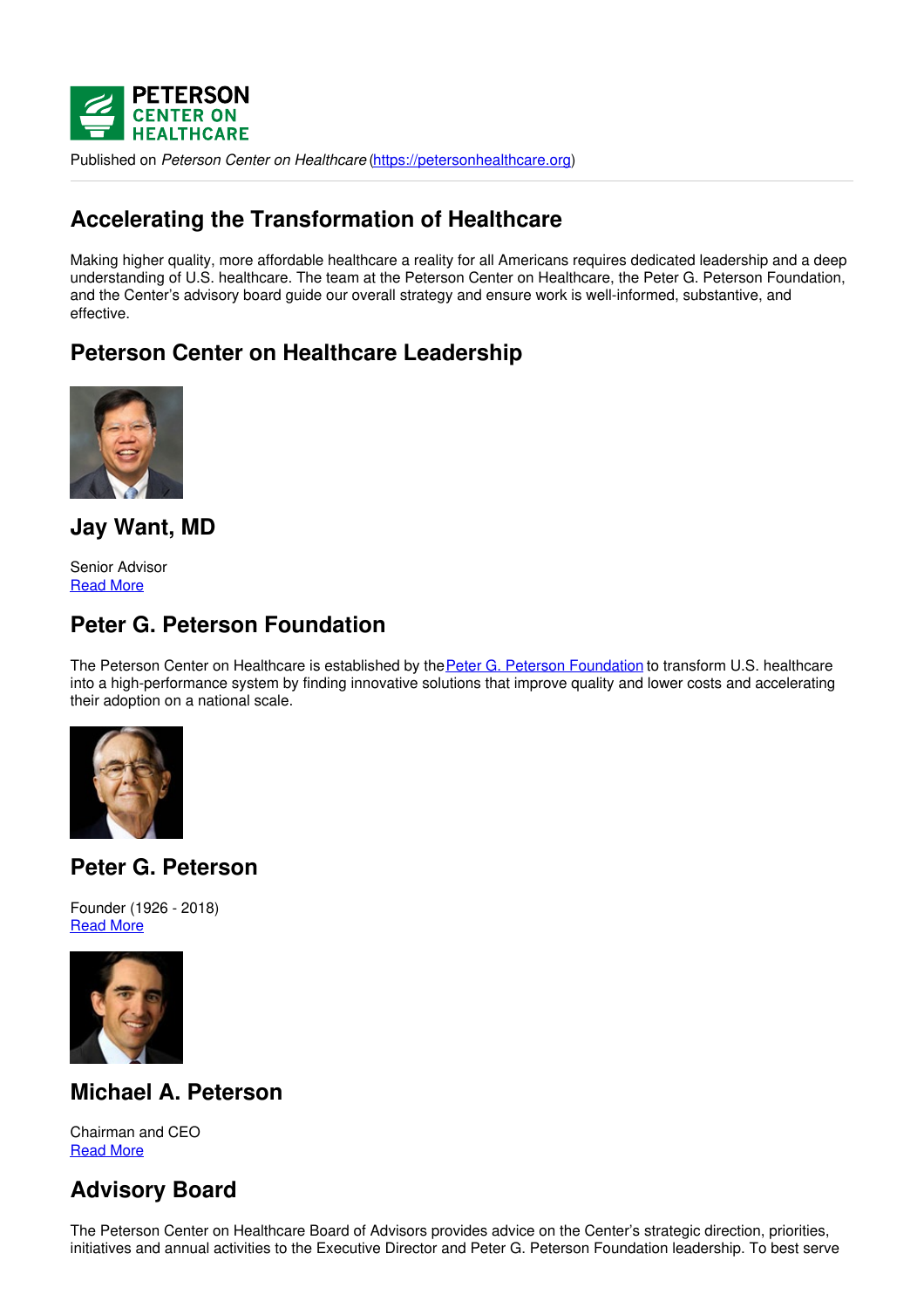our mission, the Board brings in a wide range of experience and perspectives. By doing so, all major stakeholders in the healthcare process are represented, including healthcare providers, payers, employers, consumers, and academic and policy experts.

Harvey V. Fineberg

Chairman of the Advisory Board, Peterson Center on Healthcare [Read](file:///leadership/bio-harvey-fineberg) full bio

Drew Altman

President & CEO, Henry J. Kaiser Family Foundation [Read](file:///leadership/bio-drew-altman) full bio

Joseph Antos

Wilson H. Taylor Scholar in Health Care and Retirement Policy, American Enterprise Institute [Read](file:///leadership/bio-joseph-antos) full bio

Stuart Butler

Senior Fellow in Economic Studies, Brookings Institution [Read](file:///leadership/bio-stuart-butler) full bio

Delos M. Cosgrove

Executive Advisor, Former President & CEO, Cleveland Clinic **[Read](file:///leadership/bio-delos-cosgrove) full bio** 

Dan Crippen

Former Executive Director, National Governors Association [Read](file:///leadership/bio-dan-crippen) full bio

Helen Darling

Former Interim President & CEO, National Quality Forum **[Read](file:///leadership/bio-helen-darling) full bio** 

Ezekiel J. Emanuel

Vice Provost for Global Initiatives, Chair of Medical Ethics and Health Policy, Diane v.S. Levy and Robert M. Levy University Professor, University of Pennsylvania **[Read](file:///leadership/bio-ezekiel-emanuel) full bio** 

Bill Frist

Senior Fellow, Bipartisan Policy Center [Read](file:///leadership/bio-bill-frist) full bio

Bill Gates

Co-Chair, Bill and Melinda Gates Foundation [Read](file:///leadership/bio-bill-gates) full bio

Jim Guest

Former President & CEO, Consumers Union [Read](file:///leadership/bio-jim-guest) full bio

Mark McClellan

Director, Robert J. Margolis, MD, Center for Health Policy, Duke University [Read](file:///leadership/bio-mark-mcclellan) full bio

Arnold Milstein

Professor of Medicine, Director, Clinical Excellence Research Center, Stanford University [Read](file:///leadership/bio-arnold-milstein) full bio

#### Meredith B. Rosenthal

C. Boyden Gray Professor of Health Economics and Policy, Senior Associate Dean for Academic Affairs, Harvard T.H.